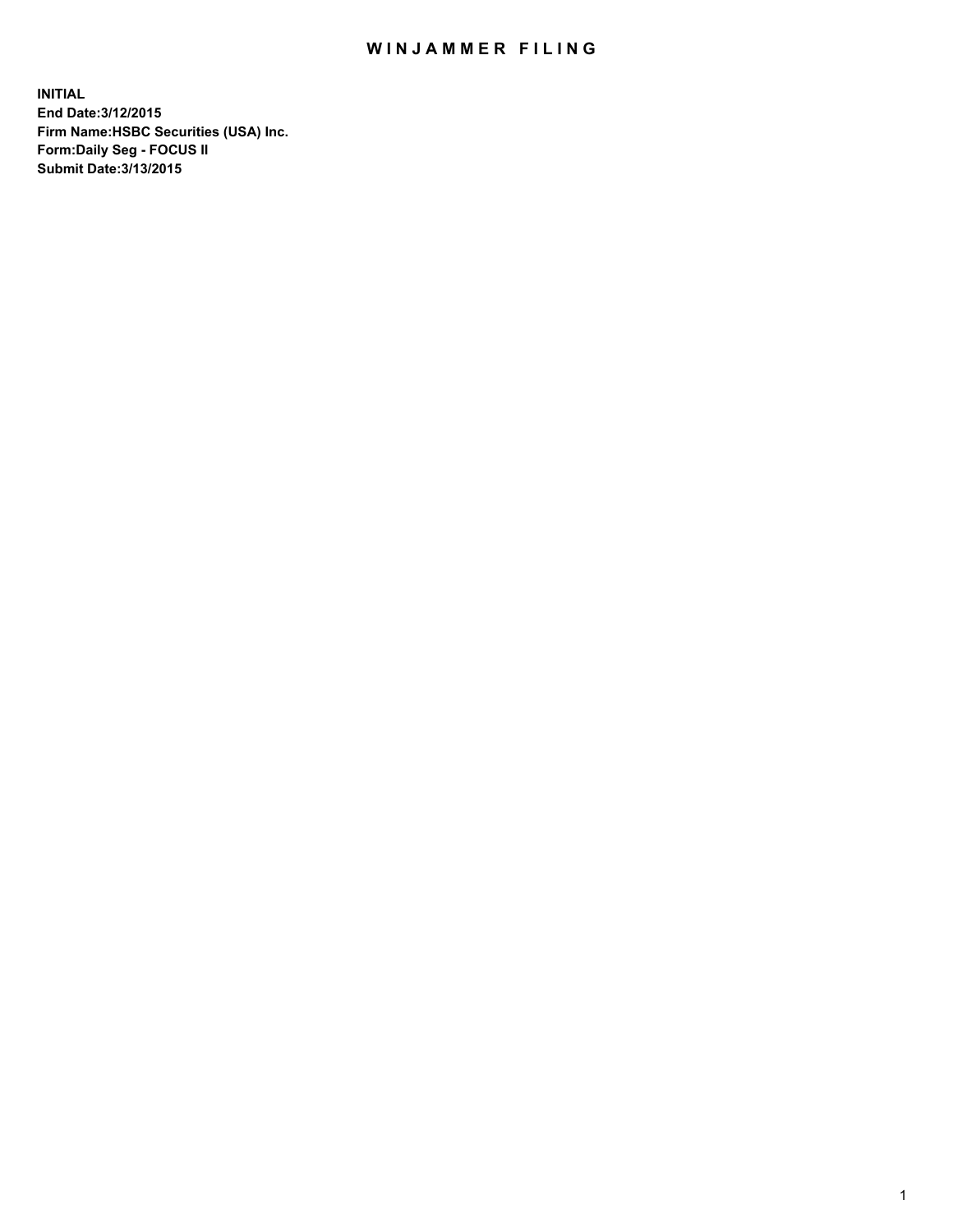## **INITIAL End Date:3/12/2015 Firm Name:HSBC Securities (USA) Inc. Form:Daily Seg - FOCUS II Submit Date:3/13/2015 Daily Segregation - Cover Page**

| Name of Company<br><b>Contact Name</b><br><b>Contact Phone Number</b><br><b>Contact Email Address</b>                                                                                                                                                                                                                         | <b>HSBC Securities (USA) Inc.</b><br>Steven richardson<br>212-525-6445<br>steven.richardson@us.hsbc.com |
|-------------------------------------------------------------------------------------------------------------------------------------------------------------------------------------------------------------------------------------------------------------------------------------------------------------------------------|---------------------------------------------------------------------------------------------------------|
| FCM's Customer Segregated Funds Residual Interest Target (choose one):<br>a. Minimum dollar amount: ; or<br>b. Minimum percentage of customer segregated funds required:%; or<br>c. Dollar amount range between: and; or<br>d. Percentage range of customer segregated funds required between:% and%.                         | 50,000,000<br>00<br>0 <sub>0</sub>                                                                      |
| FCM's Customer Secured Amount Funds Residual Interest Target (choose one):<br>a. Minimum dollar amount: ; or<br>b. Minimum percentage of customer secured funds required:%; or<br>c. Dollar amount range between: and; or<br>d. Percentage range of customer secured funds required between:% and%.                           | 10,000,000<br>0 <sub>0</sub><br>00                                                                      |
| FCM's Cleared Swaps Customer Collateral Residual Interest Target (choose one):<br>a. Minimum dollar amount: ; or<br>b. Minimum percentage of cleared swaps customer collateral required:%; or<br>c. Dollar amount range between: and; or<br>d. Percentage range of cleared swaps customer collateral required between:% and%. | 30,000,000<br><u>00</u><br><u>00</u>                                                                    |

Attach supporting documents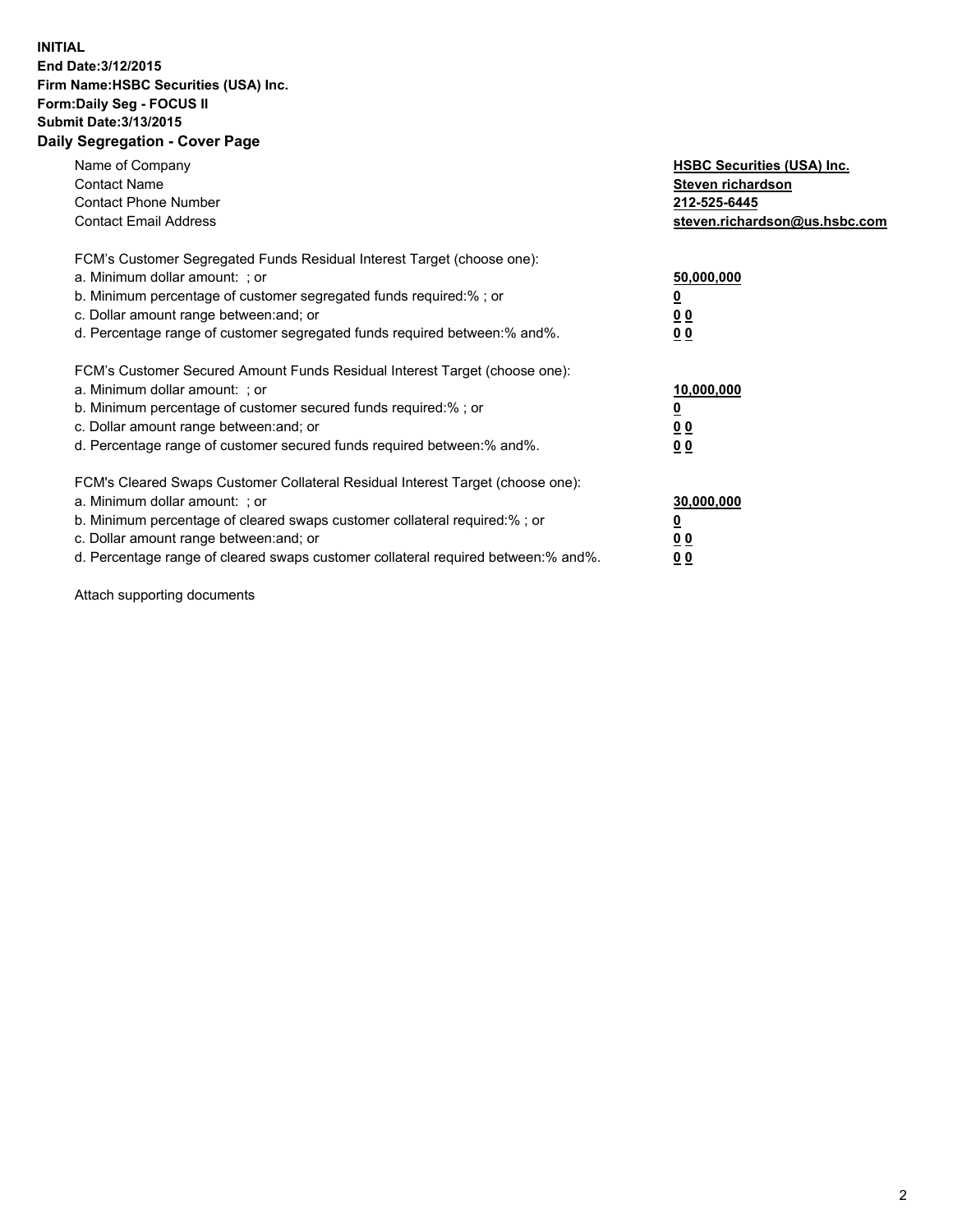**INITIAL End Date:3/12/2015 Firm Name:HSBC Securities (USA) Inc. Form:Daily Seg - FOCUS II Submit Date:3/13/2015 Daily Segregation - Secured Amounts**

|     | Foreign Futures and Foreign Options Secured Amounts                                         |                            |
|-----|---------------------------------------------------------------------------------------------|----------------------------|
|     | Amount required to be set aside pursuant to law, rule or regulation of a foreign            | $0$ [7305]                 |
|     | government or a rule of a self-regulatory organization authorized thereunder                |                            |
| 1.  | Net ledger balance - Foreign Futures and Foreign Option Trading - All Customers             |                            |
|     | A. Cash                                                                                     | 92,896,678 [7315]          |
|     | B. Securities (at market)                                                                   | 29,362,339 [7317]          |
| 2.  | Net unrealized profit (loss) in open futures contracts traded on a foreign board of trade   | 34,238,750 [7325]          |
| 3.  | Exchange traded options                                                                     |                            |
|     | a. Market value of open option contracts purchased on a foreign board of trade              | $0$ [7335]                 |
|     | b. Market value of open contracts granted (sold) on a foreign board of trade                | $0$ [7337]                 |
| 4.  | Net equity (deficit) (add lines 1. 2. and 3.)                                               | 156,497,767 [7345]         |
| 5.  | Account liquidating to a deficit and account with a debit balances - gross amount           | 303,732 [7351]             |
|     | Less: amount offset by customer owned securities                                            | -302,982 [7352] 750 [7354] |
| 6.  | Amount required to be set aside as the secured amount - Net Liquidating Equity              | 156,498,517 [7355]         |
|     | Method (add lines 4 and 5)                                                                  |                            |
| 7.  | Greater of amount required to be set aside pursuant to foreign jurisdiction (above) or line | 156,498,517 [7360]         |
|     | 6.                                                                                          |                            |
|     | FUNDS DEPOSITED IN SEPARATE REGULATION 30.7 ACCOUNTS                                        |                            |
| 1.  | Cash in banks                                                                               |                            |
|     | A. Banks located in the United States                                                       | 43,363,390 [7500]          |
|     | B. Other banks qualified under Regulation 30.7                                              | 0 [7520] 43,363,390 [7530] |
| 2.  | Securities                                                                                  |                            |
|     | A. In safekeeping with banks located in the United States                                   | 74,362,339 [7540]          |
|     | B. In safekeeping with other banks qualified under Regulation 30.7                          | 0 [7560] 74,362,339 [7570] |
| 3.  | Equities with registered futures commission merchants                                       |                            |
|     | A. Cash                                                                                     | $0$ [7580]                 |
|     | <b>B.</b> Securities                                                                        | $0$ [7590]                 |
|     | C. Unrealized gain (loss) on open futures contracts                                         | $0$ [7600]                 |
|     | D. Value of long option contracts                                                           | $0$ [7610]                 |
|     | E. Value of short option contracts                                                          | 0 [7615] 0 [7620]          |
| 4.  | Amounts held by clearing organizations of foreign boards of trade                           |                            |
|     | A. Cash                                                                                     |                            |
|     | <b>B.</b> Securities                                                                        | $0$ [7640]<br>$0$ [7650]   |
|     |                                                                                             |                            |
|     | C. Amount due to (from) clearing organization - daily variation                             | $0$ [7660]                 |
|     | D. Value of long option contracts                                                           | $0$ [7670]                 |
| 5.  | E. Value of short option contracts                                                          | 0 [7675] 0 [7680]          |
|     | Amounts held by members of foreign boards of trade                                          |                            |
|     | A. Cash<br><b>B.</b> Securities                                                             | 55,333,786 [7700]          |
|     |                                                                                             | $0$ [7710]                 |
|     | C. Unrealized gain (loss) on open futures contracts                                         | 34,238,750 [7720]          |
|     | D. Value of long option contracts                                                           | $0$ [7730]                 |
|     | E. Value of short option contracts                                                          | 0 [7735] 89,572,536 [7740] |
| 6.  | Amounts with other depositories designated by a foreign board of trade                      | $0$ [7760]                 |
| 7.  | Segregated funds on hand                                                                    | $0$ [7765]                 |
| 8.  | Total funds in separate section 30.7 accounts                                               | 207,298,265 [7770]         |
| 9.  | Excess (deficiency) Set Aside for Secured Amount (subtract line 7 Secured Statement         | 50,799,748 [7380]          |
|     | Page 1 from Line 8)                                                                         |                            |
| 10. | Management Target Amount for Excess funds in separate section 30.7 accounts                 | 38,086,929 [7780]          |
| 11. | Excess (deficiency) funds in separate 30.7 accounts over (under) Management Target          | 12,712,819 [7785]          |
|     |                                                                                             |                            |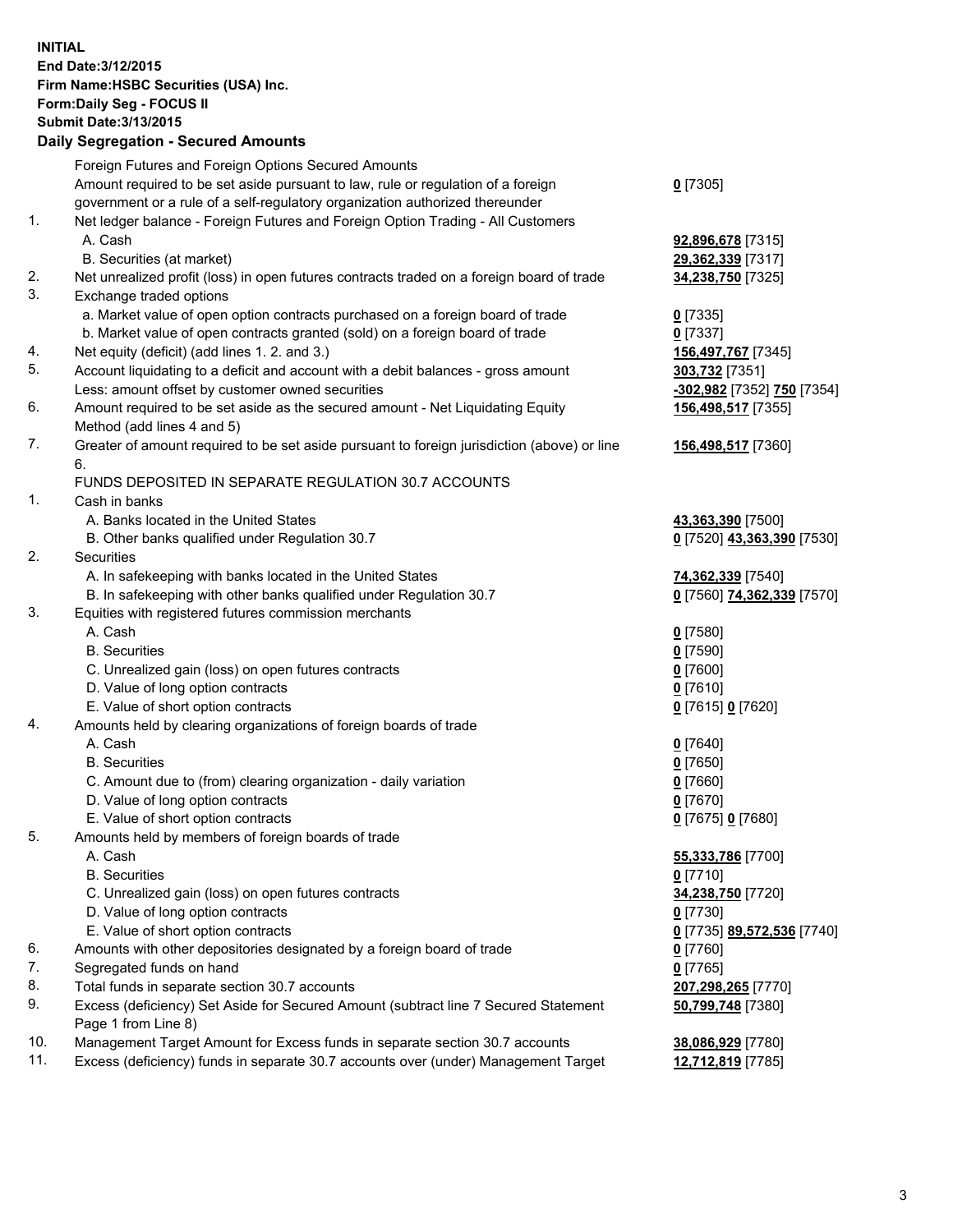| <b>INITIAL</b>                        |                                                                                                                                            |                                |  |  |  |  |  |
|---------------------------------------|--------------------------------------------------------------------------------------------------------------------------------------------|--------------------------------|--|--|--|--|--|
|                                       | End Date: 3/12/2015                                                                                                                        |                                |  |  |  |  |  |
| Firm Name: HSBC Securities (USA) Inc. |                                                                                                                                            |                                |  |  |  |  |  |
|                                       | Form: Daily Seg - FOCUS II                                                                                                                 |                                |  |  |  |  |  |
|                                       | <b>Submit Date: 3/13/2015</b>                                                                                                              |                                |  |  |  |  |  |
|                                       | Daily Segregation - Segregation Statement                                                                                                  |                                |  |  |  |  |  |
|                                       | SEGREGATION REQUIREMENTS(Section 4d(2) of the CEAct)                                                                                       |                                |  |  |  |  |  |
| 1.                                    | Net ledger balance                                                                                                                         |                                |  |  |  |  |  |
|                                       | A. Cash                                                                                                                                    | 274,946,811 [7010]             |  |  |  |  |  |
|                                       | B. Securities (at market)                                                                                                                  | 628,565,196 [7020]             |  |  |  |  |  |
| 2.                                    | Net unrealized profit (loss) in open futures contracts traded on a contract market                                                         | 159,283,743 [7030]             |  |  |  |  |  |
| 3.                                    | Exchange traded options                                                                                                                    |                                |  |  |  |  |  |
|                                       | A. Add market value of open option contracts purchased on a contract market                                                                | 110,933,182 [7032]             |  |  |  |  |  |
|                                       | B. Deduct market value of open option contracts granted (sold) on a contract market                                                        | -8,138,945 [7033]              |  |  |  |  |  |
| 4.                                    | Net equity (deficit) (add lines 1, 2 and 3)                                                                                                | 1,165,589,987 [7040]           |  |  |  |  |  |
| 5.                                    | Accounts liquidating to a deficit and accounts with                                                                                        |                                |  |  |  |  |  |
|                                       | debit balances - gross amount                                                                                                              | 1,901,202 [7045]               |  |  |  |  |  |
|                                       | Less: amount offset by customer securities                                                                                                 | -1,900,125 [7047] 1,077 [7050] |  |  |  |  |  |
| 6.                                    | Amount required to be segregated (add lines 4 and 5)                                                                                       | 1,165,591,064 [7060]           |  |  |  |  |  |
|                                       | FUNDS IN SEGREGATED ACCOUNTS                                                                                                               |                                |  |  |  |  |  |
| 7.                                    | Deposited in segregated funds bank accounts                                                                                                |                                |  |  |  |  |  |
|                                       | A. Cash                                                                                                                                    | 21,051,844 [7070]              |  |  |  |  |  |
|                                       | B. Securities representing investments of customers' funds (at market)                                                                     | $0$ [7080]                     |  |  |  |  |  |
|                                       | C. Securities held for particular customers or option customers in lieu of cash (at                                                        | 75,062,080 [7090]              |  |  |  |  |  |
|                                       | market)                                                                                                                                    |                                |  |  |  |  |  |
| 8.                                    | Margins on deposit with derivatives clearing organizations of contract markets                                                             |                                |  |  |  |  |  |
|                                       | A. Cash                                                                                                                                    | 243,233,546 [7100]             |  |  |  |  |  |
|                                       | B. Securities representing investments of customers' funds (at market)                                                                     | 211,232,194 [7110]             |  |  |  |  |  |
|                                       | C. Securities held for particular customers or option customers in lieu of cash (at                                                        | 553,503,116 [7120]             |  |  |  |  |  |
|                                       | market)                                                                                                                                    |                                |  |  |  |  |  |
| 9.                                    | Net settlement from (to) derivatives clearing organizations of contract markets                                                            | 28,078,502 [7130]              |  |  |  |  |  |
| 10.                                   | Exchange traded options                                                                                                                    |                                |  |  |  |  |  |
|                                       | A. Value of open long option contracts                                                                                                     | 110,933,182 [7132]             |  |  |  |  |  |
|                                       | B. Value of open short option contracts                                                                                                    | -8,138,945 [7133]              |  |  |  |  |  |
| 11.                                   | Net equities with other FCMs                                                                                                               |                                |  |  |  |  |  |
|                                       | A. Net liquidating equity                                                                                                                  | 35,465,808 [7140]              |  |  |  |  |  |
|                                       | B. Securities representing investments of customers' funds (at market)                                                                     | $0$ [7160]                     |  |  |  |  |  |
|                                       | C. Securities held for particular customers or option customers in lieu of cash (at                                                        | $0$ [7170]                     |  |  |  |  |  |
|                                       | market)                                                                                                                                    |                                |  |  |  |  |  |
| 12.                                   | Segregated funds on hand                                                                                                                   | $0$ [7150]                     |  |  |  |  |  |
| 13.                                   | Total amount in segregation (add lines 7 through 12)                                                                                       | 1,270,421,327 [7180]           |  |  |  |  |  |
| 14.                                   | Excess (deficiency) funds in segregation (subtract line 6 from line 13)                                                                    | 104,830,263 [7190]             |  |  |  |  |  |
| 15.<br>16.                            | Management Target Amount for Excess funds in segregation<br>Excess (deficiency) funds in segregation over (under) Management Target Amount | 50,000,000 [7194]              |  |  |  |  |  |
|                                       |                                                                                                                                            | 54,830,263 [7198]              |  |  |  |  |  |

16. Excess (deficiency) funds in segregation over (under) Management Target Amount Excess